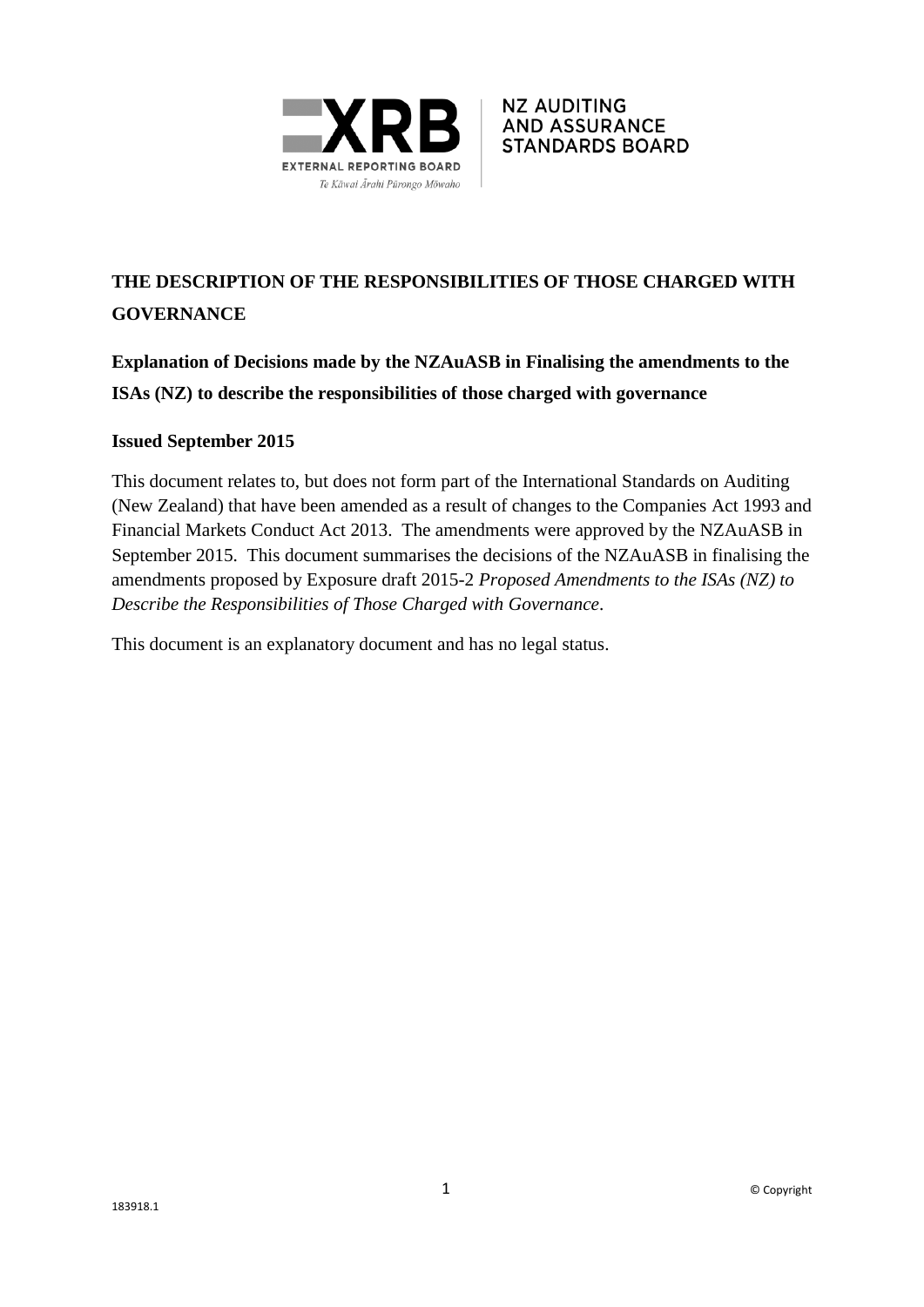#### **COPYRIGHT**

© External Reporting Board ("XRB") 2015

This XRB Explanatory Document contains copyright material.

Reproduction in unaltered form (retaining this notice) is permitted for personal and non-commercial use subject to the inclusion of an acknowledgement of the source.

Requests and enquiries concerning reproduction and rights for commercial purposes within New Zealand should be addressed to the Chief Executive, External Reporting Board at the following email address: [enquiries@xrb.govt.nz](mailto:enquiries@xrb.govt.nz)

ISBN 978-1-927292-93-8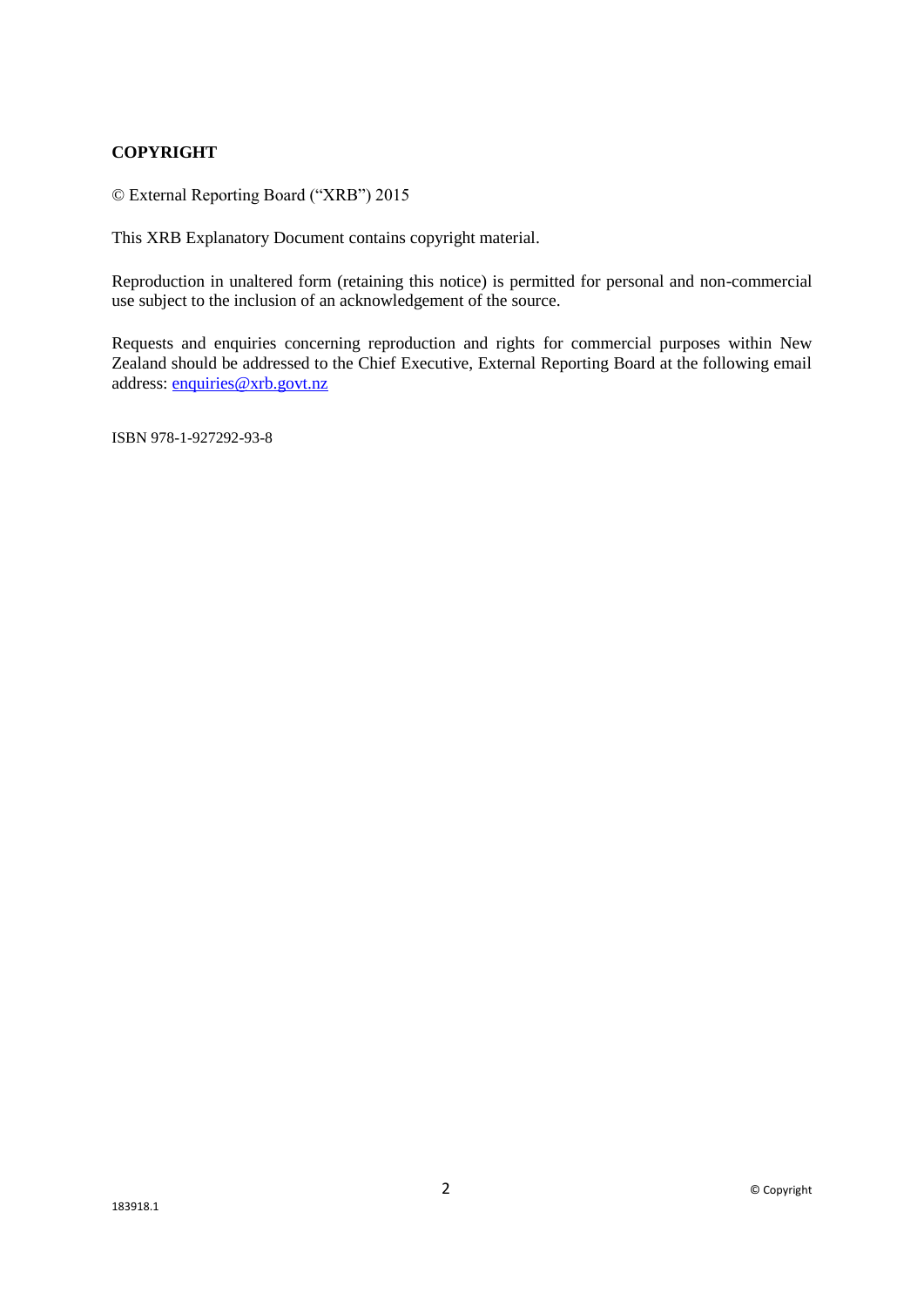## **THE DESCRIPTION OF THE RESPONSIBILITIES OF THOSE CHARGED WITH GOVERNANCE**

**Explanation of Decisions made by the NZAuASB in Finalising the amendments to the ISAs (NZ) to describe the responsibilities of those charged with governance**

## **CONTENTS**

|                                                           | Paragraph |
|-----------------------------------------------------------|-----------|
|                                                           | $1 - 2$   |
| <b>MAJOR ISSUES RAISED BY RESPONDENTS ON EXPOSURE </b>    |           |
| <b>RATIONALE FOR AMENDMENTS MADE TO THE INTERNATIONAL</b> |           |
|                                                           |           |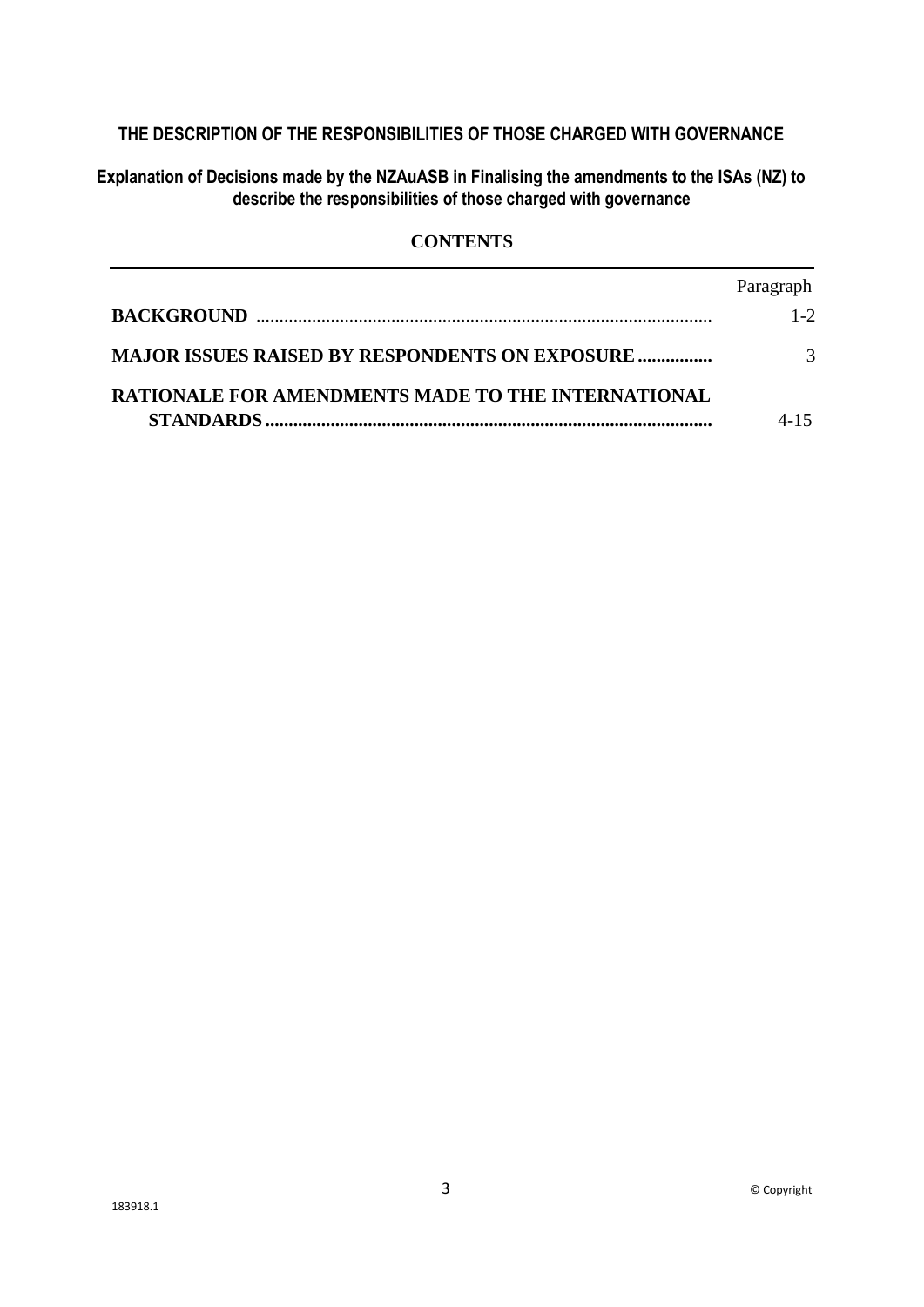#### **BACKGROUND**

- 1. New Zealand's financial reporting regime has recently been amended following the enactment of the Financial Reporting Act 2013 (and the associated amendments to other Acts providing financial reporting obligations). The effect of the amendments has been to shift the statutory (and direct legal) responsibility for ensuring that financial statements are prepared from the directors (or those charged with governance) of an entity (as was the case under the Financial Reporting Act 1993) to the entity itself.
- 2. The NZAuASB issued an exposure draft ED 2015-2 proposing limited amendments to the ISAs (NZ) as a result of these changes. The exposure draft was issued on 30 June 2015, with a comment deadline of 14 August 2015.

## **MAJOR ISSUES RAISED BY RESPONDENTS ON EXPOSURE**

3. Six submissions were received from practitioners, a professional body, the Institute of Directors and a lawyer. The feedback received was largely supportive of the proposed amendments however one submitter recommended more extensive changes to the international standards and the New Zealand explanatory paragraph than had been exposed. The NZAuASB finalised the amending standard as proposed. Changes that impact on the auditor reporting package, also approved by the NZAuASB in September have been included in the revised standards.

# **RATIONALE FOR AMENDMENTS MADE TO THE INTERNATIONAL STANDARDS**

#### *Impact of legislative change*

- 4. The statutory (and direct legal) responsibility for ensuring financial statements are prepared has shifted from the directors to the company or FMC Reporting Entity (as applicable). The NZAuASB has considered the effect of the changes to New Zealand's financial reporting legislative regime on the ISAs (NZ) and is of the view that the directors (or those charged with governance) continue to have responsibility (albeit not as a matter of express legal duty relating to the approval of financial statements) for ensuring that compliant financial statements are prepared in respect of an entity.
- 5. This view is supported by the provisions of the Companies Act and commentary, for example:
	- a. Section 128 of the Companies Act provides that the business and affairs of a company must be managed by, or under the supervision of, the board of directors of a company. The preparation of financial statements for a company would fall within the "affairs of the company" that must be managed by or under the supervision of the board (if financial statements had to be prepared in respect of the company).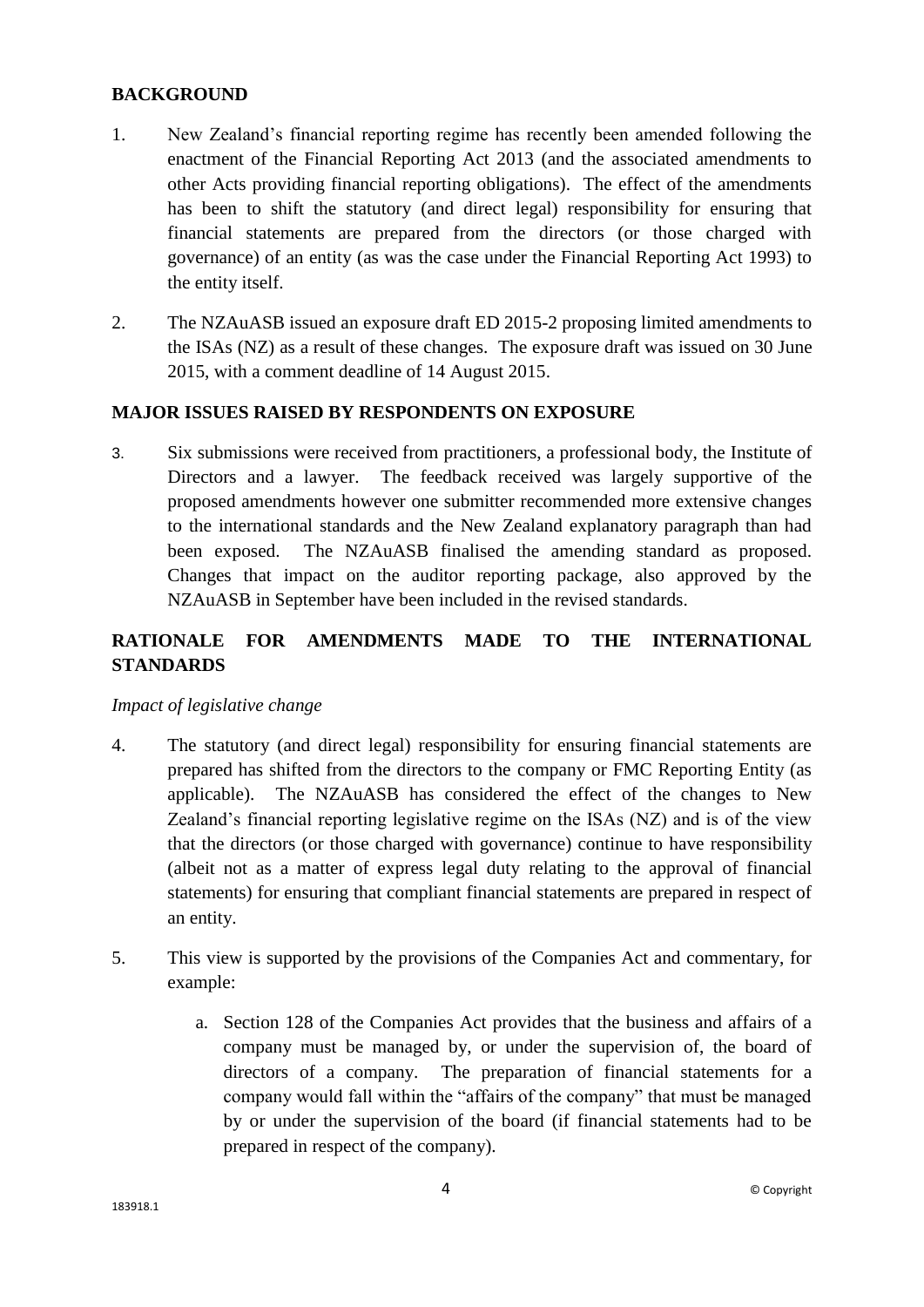- b. In addition, directors are subject to a number of duties under the Companies Act, including the duty (under section 134) not to act, or agree to the company acting, in a manner that contravenes the Act or the constitution of the company. If financial statements for a company were not prepared in accordance with the requirements of the Act, the directors of the company may have breached their duty under section 134.
- c. Farrar and Watson in Company and Securities Law in New Zealand, states at 9.8 (when referring to the decision of Lord Hoffman in Meridian Global Funds Management Asia Limited v Securities Commission [1995] 3 NZLR 7 (Privy Council)) that:

"[i]n common with other business organisations, as an artificial legal construct, there is no such thing as a company as such. It must be the human beings involved with a company who deal with others on behalf of the company."

- 6. Consequently, where a company is required by law to do something, the individuals in the company who have the power or authority to do that thing for or in the name of the company are the persons who, in effect, are responsible for ensuring that the thing is done by doing it themselves, acting for that purpose as the company, because a company cannot act by itself. In the case of the statutory requirement of a company to ensure that financial statements are prepared in relation to it, this obligation would ordinarily be performed by the directors, or by management under the supervision of the directors, acting in either case as the company, as contemplated by (and required under) section 128 of the Companies Act. Importantly, it is the board of a company that ultimately considers, approves and adopts the financial statements for the company.
- 7. The view that directors remain responsible in practice for ensuring that financial statements are prepared in relation to a company is also supported by the liability regime for breaches of the financial reporting provisions in both the Companies Act and FMCA.
- 8. The structure of the liability for breaches of financial reporting obligations, together with the common law and statutory position on the responsibility of directors to manage the affairs of a company and the artificial nature of a company all support the view that directors remain responsible in practice (and at law by virtue of the criminal offence regime in the Companies Act and the FMCA) for ensuring that a company's financial statements are prepared in accordance with the applicable statutory requirements, despite the recent legislative changes made in New Zealand.

All of the submissions received were consistent with the Board's understanding of the New Zealand legislative requirements, and the Board considered that the views expressed did not raise any new issues or information that would trigger further compelling reason changes to be made.

5 © Copyright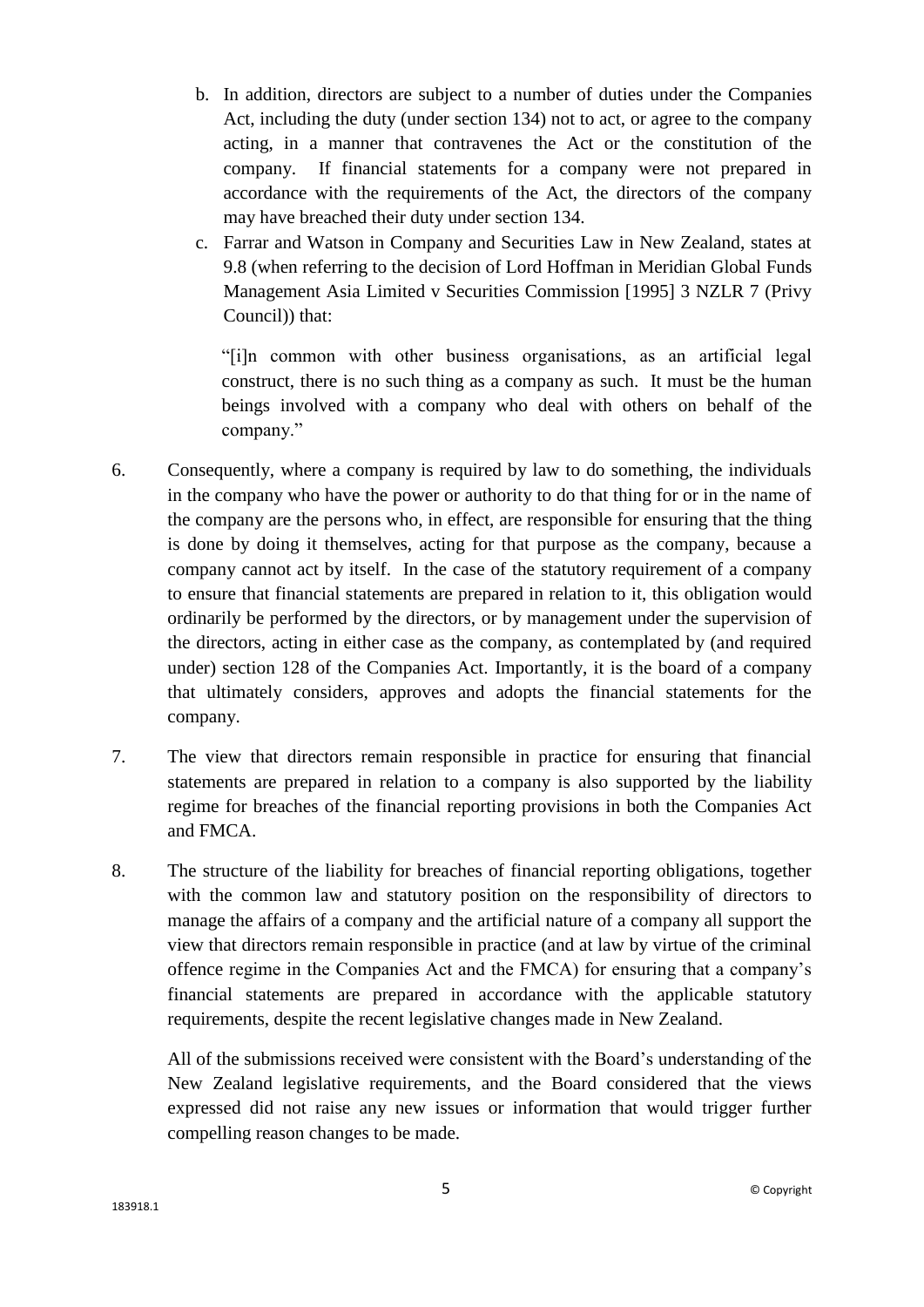#### *Amendments required*

9. The NZAuASB identified that the contextual paragraph added to a number of ISAs (NZ) required modification as a result of the legislative change that shifted the statutory (and direct legal) responsibility for ensuring financial statements are prepared from the directors to the company or FMC Reporting Entity (as applicable). The current wording of the paragraph, therefore, does not accurately reflect the position in New Zealand. The amendments are necessary to clarify and to be consistent with the legal context in New Zealand in relation to responsibility for ensuring financial statements are prepared for an entity, while simultaneously acknowledging the premise on which an audit is undertaken as established by the international auditing standards. The Board agreed to make the limited amendments as proposed in order to ensure the internationally-based standards are consistent with the New Zealand legal position, and determined that further guidance should not be added as the Board is of the view that it is not the role of the auditing standards to explain New Zealand legal requirements in relation to the internationally-based wording.

# *Illustrative examples including the engagement letter, representation letter and auditor's report*

- 10. The NZAuASB had received indications that the existing wording in engagement letters, representation letters and auditor reports, based on the illustrative examples in the standards, are tending to be the subject of debate and dispute. The Board received submissions indicating that this is adding time and cost to the audit process. While the existing wording referring to the responsibility of the directors for the preparation of the financial statements appropriately reflects their responsibility in practice, the NZAuASB considered that it would be helpful to clarify these statements following the legislative amendments. However, any additions to the international illustrations should be kept to a minimum, consistent with the NZAuASB's strategy of adopting the international standards in New Zealand. For this reason the NZAuASB did not agree to add any additional wording to the illustrations, as the NZAuASB is of the view that it is not the role of the auditing standards, or the role of the engagement letter, representation letter or auditor's report to explain the legal responsibilities of the directors in New Zealand.
- 11. The NZAuASB has amended the illustrative engagement letter, representation letter and auditor reports by adding the words "on behalf of the entity". The NZAuASB considers it necessary to make this limited change to the illustrative engagement letter because the letter is used as a contractual document, and it would be useful to remove the potential for the auditor's interpretation of the use of the word "responsibility" in establishing the contractual terms to be misunderstood. The engagement letter is intended to make it clear (as between the auditor on the one hand and those charged